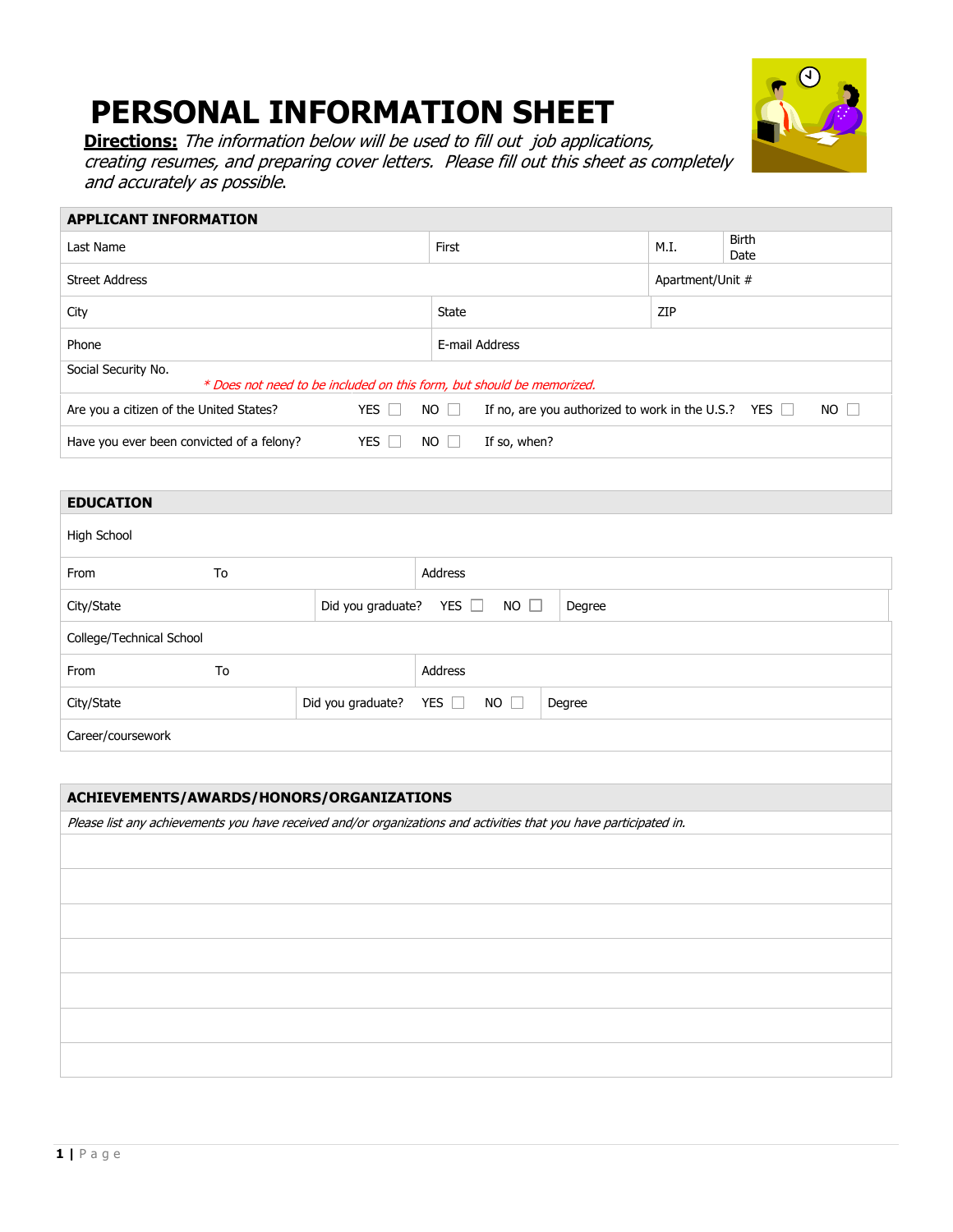| PREVIOUS EMPLOYMENT (LIST YOUR MOST CURRENT JOB EXPERIENCE FIRST) |                          |                    |                        |            |                             |                            |  |  |
|-------------------------------------------------------------------|--------------------------|--------------------|------------------------|------------|-----------------------------|----------------------------|--|--|
| Company                                                           |                          |                    |                        | Phone      | $\overline{(\ }$            | $\mathcal{E}$              |  |  |
| <b>Address</b>                                                    |                          |                    |                        | Supervisor |                             |                            |  |  |
| Job Title                                                         |                          |                    | <b>Starting Salary</b> | \$         |                             | <b>Ending Salary</b><br>\$ |  |  |
| Responsibilities                                                  |                          |                    |                        |            |                             |                            |  |  |
| From                                                              | Reason for Leaving<br>To |                    |                        |            |                             |                            |  |  |
|                                                                   |                          |                    |                        |            |                             |                            |  |  |
| Company                                                           |                          |                    |                        | Phone      | $\sqrt{2}$<br>$\mathcal{C}$ |                            |  |  |
| <b>Address</b>                                                    |                          |                    |                        | Supervisor |                             |                            |  |  |
| Job Title                                                         |                          |                    | <b>Starting Salary</b> | \$         |                             | Ending Salary \$           |  |  |
| Responsibilities                                                  |                          |                    |                        |            |                             |                            |  |  |
| From                                                              | To                       | Reason for Leaving |                        |            |                             |                            |  |  |
|                                                                   |                          |                    |                        |            |                             |                            |  |  |
| Company                                                           |                          |                    |                        | Phone      | $\overline{a}$<br>$\lambda$ |                            |  |  |
| Address                                                           |                          |                    |                        | Supervisor |                             |                            |  |  |
| Job Title                                                         |                          |                    | <b>Starting Salary</b> | \$         |                             | Ending Salary \$           |  |  |
| Responsibilities                                                  |                          |                    |                        |            |                             |                            |  |  |
| From                                                              | To                       | Reason for Leaving |                        |            |                             |                            |  |  |
|                                                                   |                          |                    |                        |            |                             |                            |  |  |

| <b>VOLUNTEER/COMMUNITY EXPERIENCE(S)</b> |      |    |  |  |  |
|------------------------------------------|------|----|--|--|--|
| Organization                             | From | To |  |  |  |
| Address                                  |      |    |  |  |  |
| What did you do there?                   |      |    |  |  |  |
|                                          |      |    |  |  |  |
| Organization                             | From | To |  |  |  |
| Address                                  |      |    |  |  |  |
| What did you do there?                   |      |    |  |  |  |
|                                          |      |    |  |  |  |